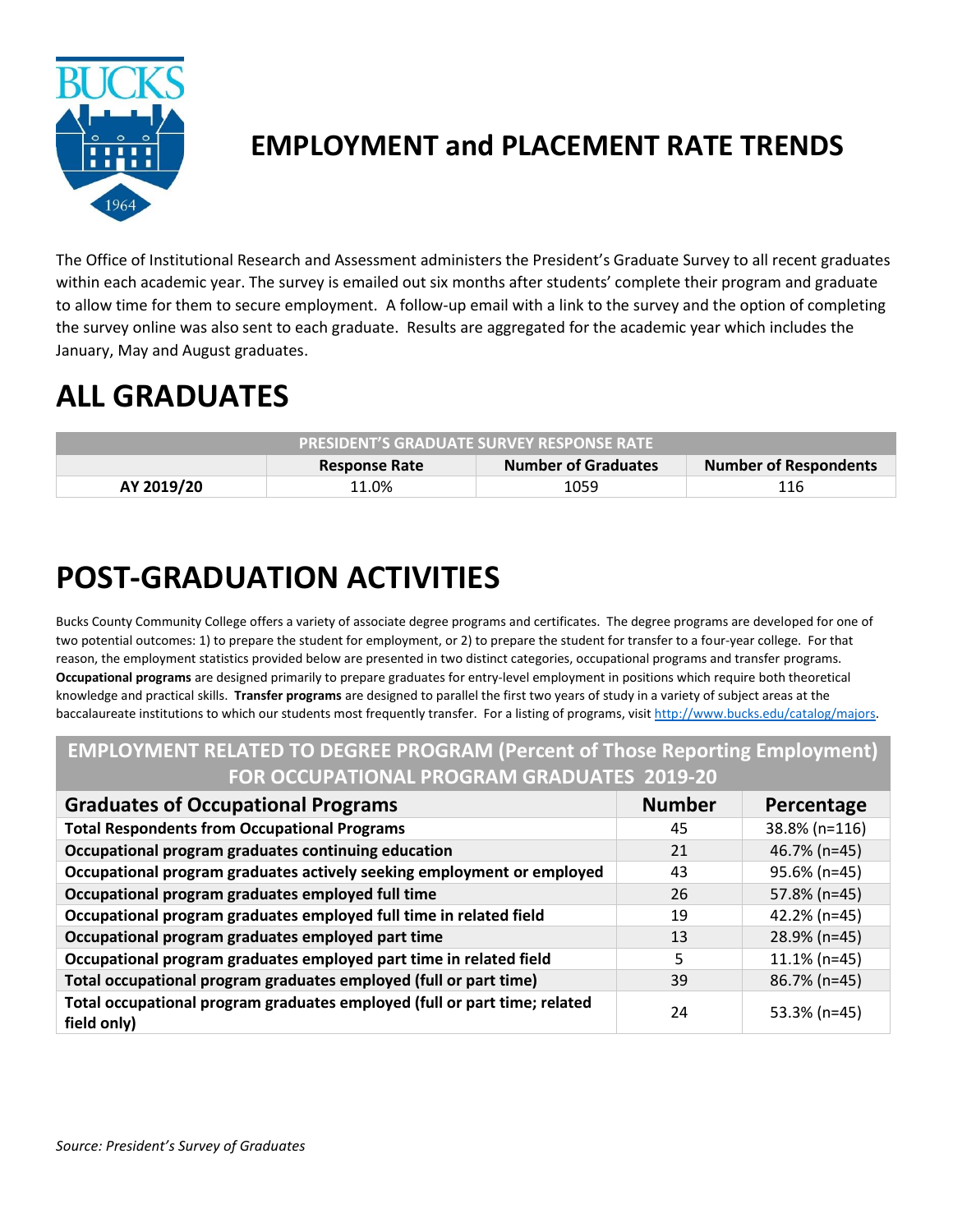| <b>Occupational Majors:</b>                                  | <b>Full- and Part-Time Major-Related Job</b><br><b>Titles:</b> |  |
|--------------------------------------------------------------|----------------------------------------------------------------|--|
| Accounting & Taxation - CER.3176 - (Certificate              | <b>General Accountant</b>                                      |  |
| <b>Occupational Program)</b>                                 |                                                                |  |
| Biotechnology - AAS.2119 - (Associate                        | Laboratory associate                                           |  |
| <b>Occupational Program)</b>                                 |                                                                |  |
| <b>Computer Networking Technology - AAS.2136 -</b>           | Jr. Network Engineer                                           |  |
| (Associate Occupational Program)                             |                                                                |  |
| Early Childhood Education - AA.2026 - (Associate             | <b>Assistant Teacher</b>                                       |  |
| <b>Occupational Program)</b>                                 | Lead Teacher                                                   |  |
|                                                              | Teacher                                                        |  |
| Fire Science - AA.2158 - (Associate Occupational             | Teacher                                                        |  |
| Program)<br><b>Medical Assistant - Clinical - CER.3149 -</b> | <b>Medical Assistant</b>                                       |  |
| (Certificate Occupational Program)                           |                                                                |  |
| <b>Meeting, Convention And Event Planning -</b>              | Crew member                                                    |  |
| AA.2171 - (Associate Occupational Program)                   |                                                                |  |
| Nursing - AA.2035 - (Associate Occupational                  | <b>Registered Nurse</b>                                        |  |
| Program)                                                     |                                                                |  |
| Paralegal - CER.3129 - (Certificate Occupational<br>Program) | Paralegal                                                      |  |
| Paralegal Studies - AA.2128 - (Associate                     | Jr. paralegal                                                  |  |
| <b>Occupational Program)</b>                                 | Legal Assistant - Litigation Department                        |  |
|                                                              | Legal Service Initiative Paralegal                             |  |
|                                                              | Paralegal                                                      |  |
| Paraprofessional Instructional Assistant - AA.2034           | Autistic Support Paraprofessional                              |  |
| - (Associate Occupational Program)                           |                                                                |  |
| Phlebotomy - CER.3166 - (Certificate                         | Phlebotomist                                                   |  |
| <b>Occupational Program)</b>                                 |                                                                |  |
| Radiography - AAS.2202 - (Associate                          | Radiography Tech                                               |  |
| <b>Occupational Program)</b>                                 |                                                                |  |